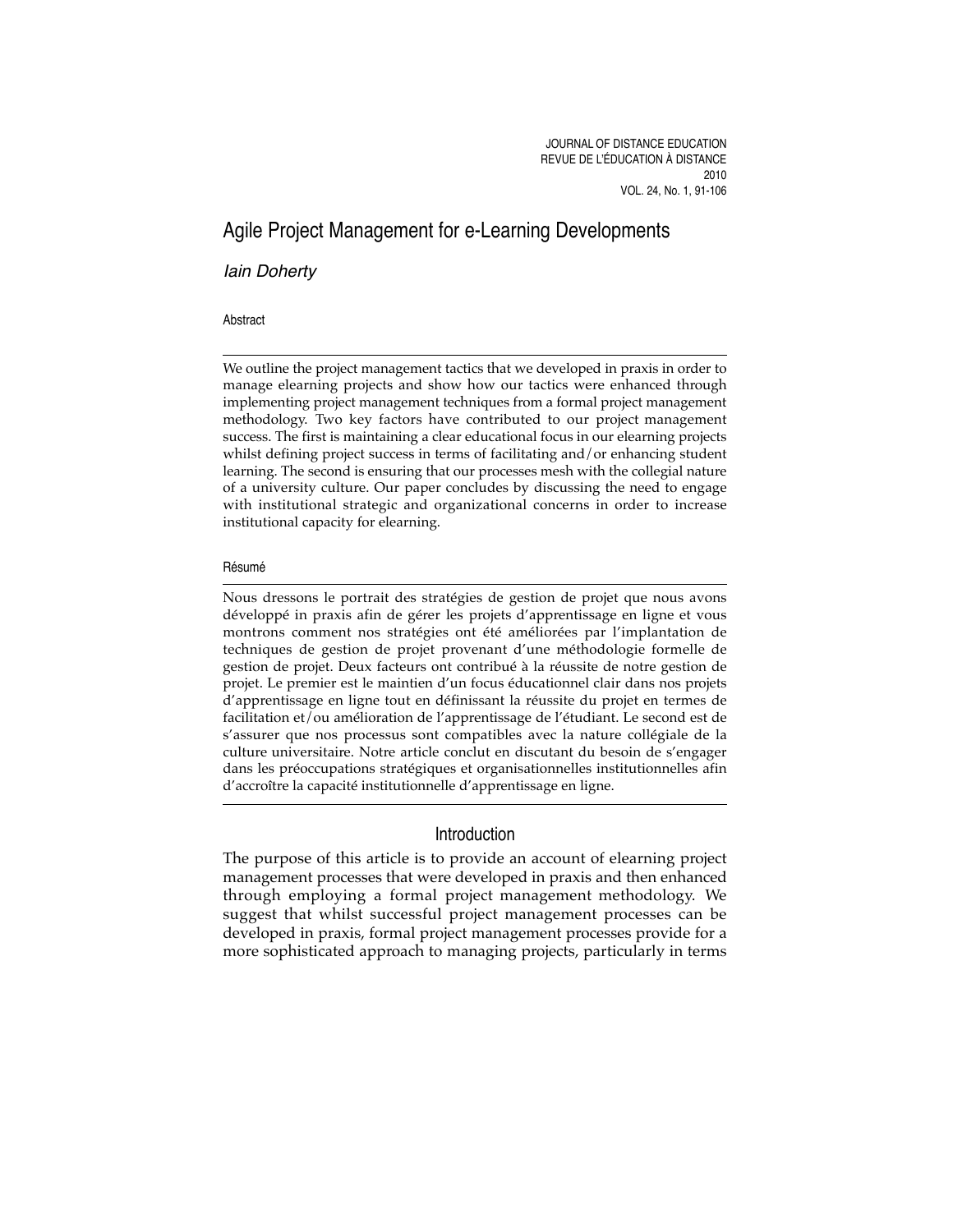of quality assurance, project closeout processes and elearning maintenance strategies.

Project management processes need to be implemented with an understanding of the unique challenges of working in an academic culture. This entails an awareness of the collegial nature of university environments in order to avoid potential conflict with academics who do not have a managerial view of the world. Project managing elearning developments also involves being aware of the concerns of all stakeholders. This broad awareness ensures that projects receive a level of School and Faculty support and helps to realise School and Faculty strategic aims. If projects are run in this way then the foundations are laid for wider Faculty engagement with technologies for teaching and learning.

# Learning Technology Unit

The Learning Technology Unit (LTU):

### http://www.fmhs.auckland.ac.nz/faculty/ltu/

at the Faculty of Medical and Health Sciences, University of Auckland was established in 2004 as a direct result of a report by an external elearning specialist on an existing Flexible Learning Unit within the Faculty. Whilst the report recognised areas of strength in the Flexible Learning Unit, the report was critical concerning the lack of management and lack of project management processes. Therefore, establishing the LTU included appointing a Director with responsibility for management of the Learning Technology Unit. The Director immediately focussed on putting in place appropriate project management processes as the basis for establishing and running a successful unit. The project management processes that we describe should be understood in this context and the conclusion to our paper will make clear the key role that our project management processes have had in developing the reputation of our unit within the Faculty.

The purpose of the LTU is to support the Faculty of Medical and Health Sciences in its flexible and distance teaching needs. The LTU has 3.4 staff comprising of:

- a full time Director (academic);
- a full time Senior Tutor (academic);
- a part time Senior Tutor (academic); and
- a full time Learning Technologist (non-academic).

One of the senior tutor appointments was made relatively recently— 2008—and the LTU Director deliberately created this position in order to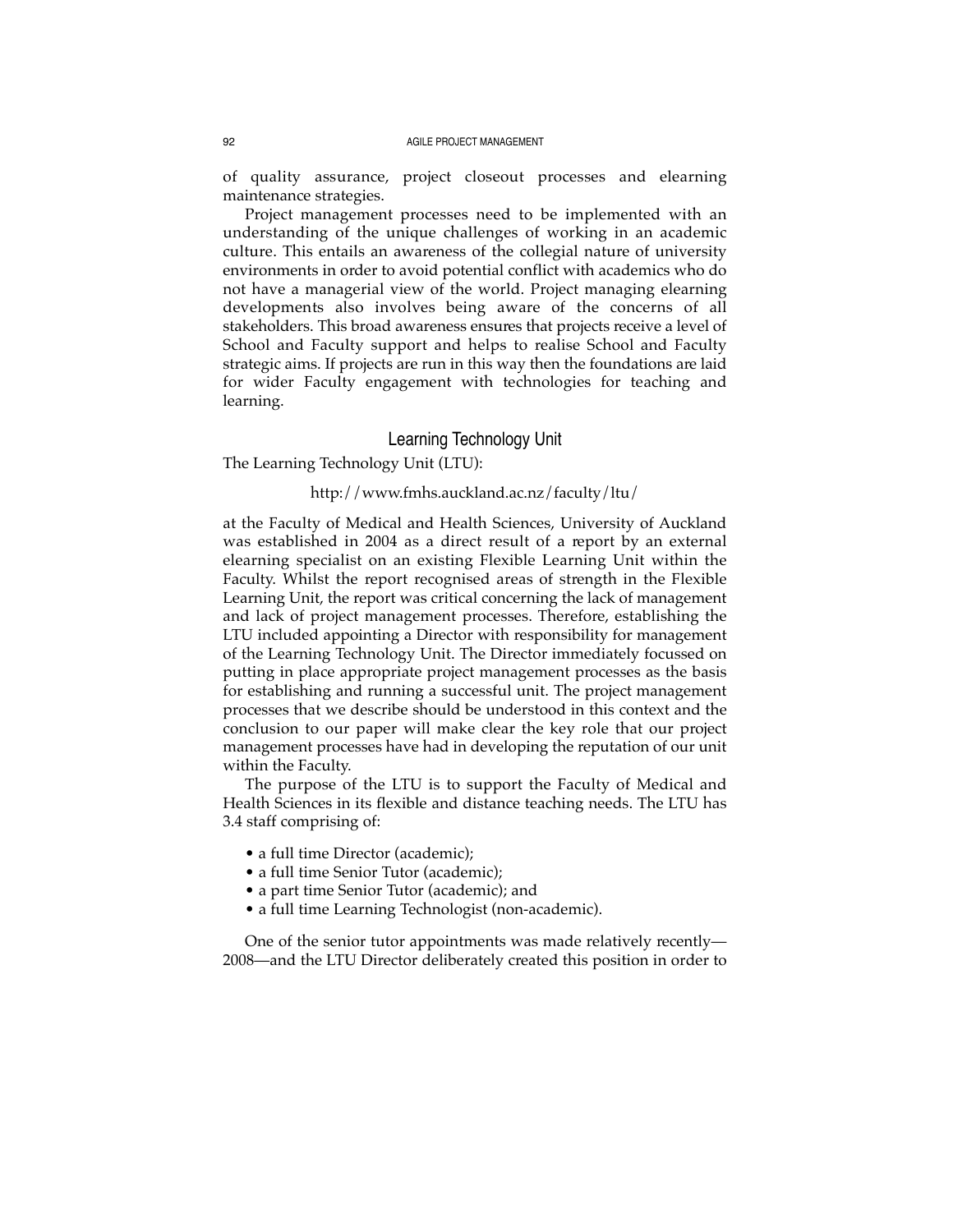increase the number of academic positions within the unit. The logic behind this decision was that our university is research intensive and grounding teaching innovations in academic research was a strategic move to mesh our activities with the university research culture (Asmar, 2002). Thus, whilst elearning developments occur in a management environment, the majority of LTU staff are academics who are actively engaged in research. As we will see below, this helps to bridge the gap between a management culture and the academic culture and so helps to mitigate potential conflicts in the development of elearning solutions (Bullen, 2006).

# Supply and Demand

In project management parlance (Office of Government Commerce, 2006, p. 10) the LTU can be understood as having the status of a supplier since our Unit provides specialist resources and skills to create elearning "products" for academic staff. The LTU also employs sub-contractors to carry out elearning development work—filming, video editing and Macromedia Flash programming—when the creation of the elearning product requires skills that we do not possess. The Director of the LTU acts as the project manager with the key responsibility of "overseeing" all project work within the unit. In this role the LTU Director is ultimately responsible for the successful delivery of the final product. However, the LTU takes a devolved approach to the day-to-day management of elearning projects with each LTU staff member being responsible for running their particular projects.

The LTU customers—academics who require assistance with their flexible and distance teaching needs—come from the Faculty. As customers, the academics commission the elearning products that the LTU produces. Academics are the subject matter experts and they play a central role in the creation and verification of the products (Office of Government Commerce, 2006, p. 10). Ultimately, however, it is the students who will make use of the products that we create. We, therefore, judge the success or otherwise of an elearning project in terms of whether or not the product facilitates and/or enhances student learning. This means that we focus on pedagogy in our elearning projects whilst recognising that different stakeholders—academics, Heads of Schools, Heads of Departments—will have different perspectives on the design process and differing criteria for the success of the project.

### The Importance of Pedagogy

Our understanding of the term elearning is derived from the activities that the LTU undertakes. Elearning is, "a broad term that encompasses a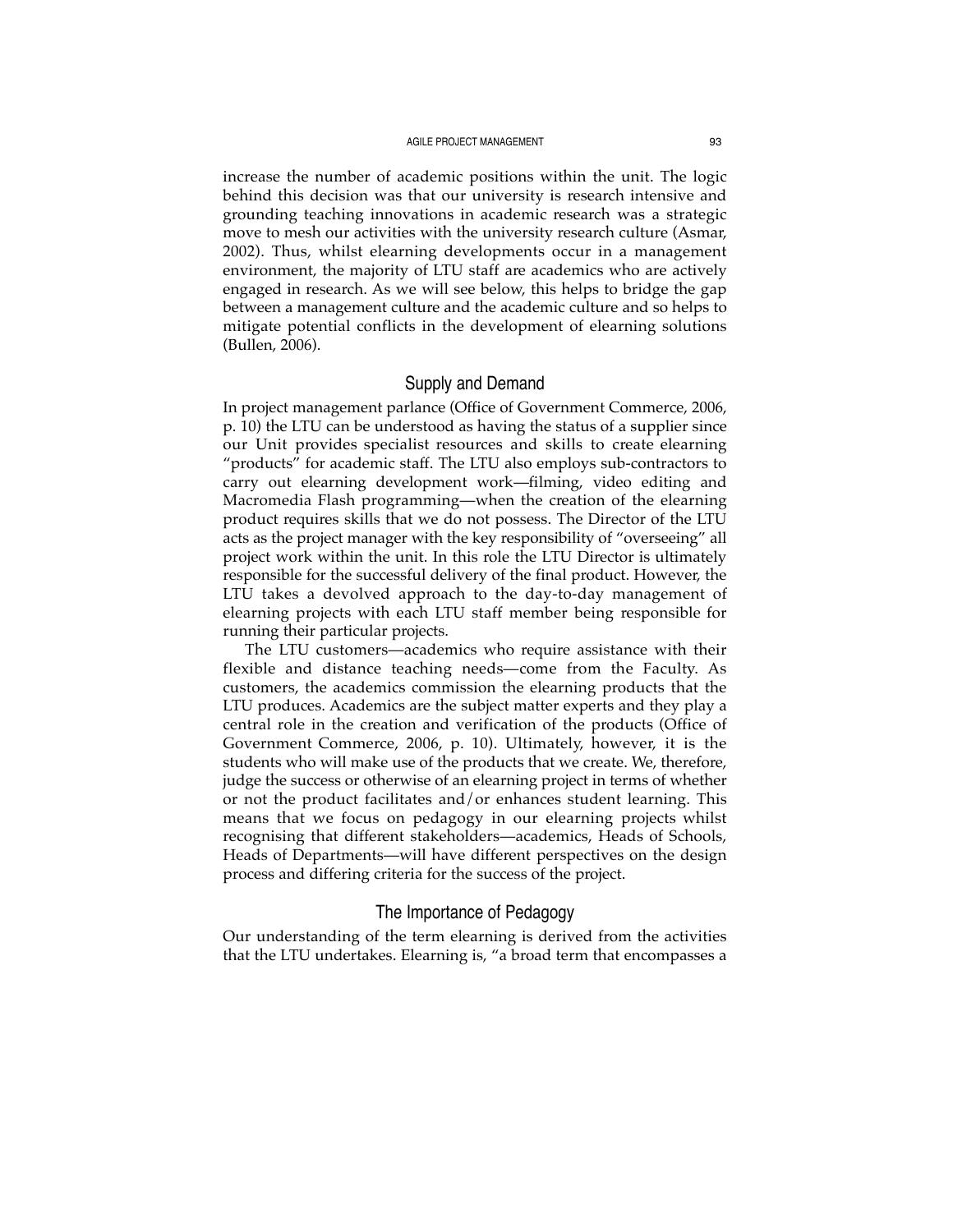variety of educational contexts in which technology is used to enhance or facilitate learning" (Bullen, 2006, p. 169). Elearning covers a wide spectrum of teaching activities ranging from using technologies to enhance face-to-face learning through to distance teaching in which particular technologies are used as the delivery medium for content and as the medium for interaction between staff and students and between students and students.

The literature has identified many causes for elearning project failure (Alexander, 2001; Dokeos E-learning Architects, 2008; Ismail, 2002; Romiszowski, 2004; Russell, 2006) and the LTU has experienced project difficulties in each of these areas. For example, the academic acting as subject matter expert may unexpectedly leave the institution and if a suitable replacement cannot be found the project will be decommissioned. Copyright issues concerning resources—images, sound files, video clips, and animations—can become problematic as a project progresses and if these copyright issues cannot be satisfactorily resolved the project may be brought to an end. Failure to understand the characteristics of the potential audience can cause a project to fail. For example, whilst the elearning product may meet the agreed acceptance criteria and be completed on time and to budget, technologies can act as a barrier to learning if the students do not have the requisite information and communication technology skills to use the product. When this happens a project has failed. Poor infrastructure—for example, a Learning Management System that is unreliable, slow and not supported outside of "business hours"—can cause frustration on the part of students to the point where learning becomes an arduous task. This problem is particularly acute for postgraduate medical and health science students who are in full time employment and studying at a distance in the evenings and at weekends.

Whilst factors such as those identified above must be taken into account in planning and managing elearning developments, inadequate learning analysis and design has been identified as one of the key factors in the failure of elearning projects (Alexander, 2001; Dokeos E-learning Architects, 2008; Frydenberg, 2002; Ismail, 2002; Segrave & Holt, 2003). Technologies per se do not improve learning. This point has been recognised by a number of academics in the field of elearning (Greenagel, 2002; Laurillard, 2008; Reeves, Herrington, & Oliver, 2005; Salmon, 2005). Rather, it is good learning design that improves student learning (Ismail, 2002) with technologies being employed in a meaningful and purposeful way to facilitate and enhance student learning (Jones, 2007). Project success is not therefore defined solely in terms of completing the project in accordance with the acceptance criteria, the original timeline and within budget. A project can succeed in those terms and yet still result in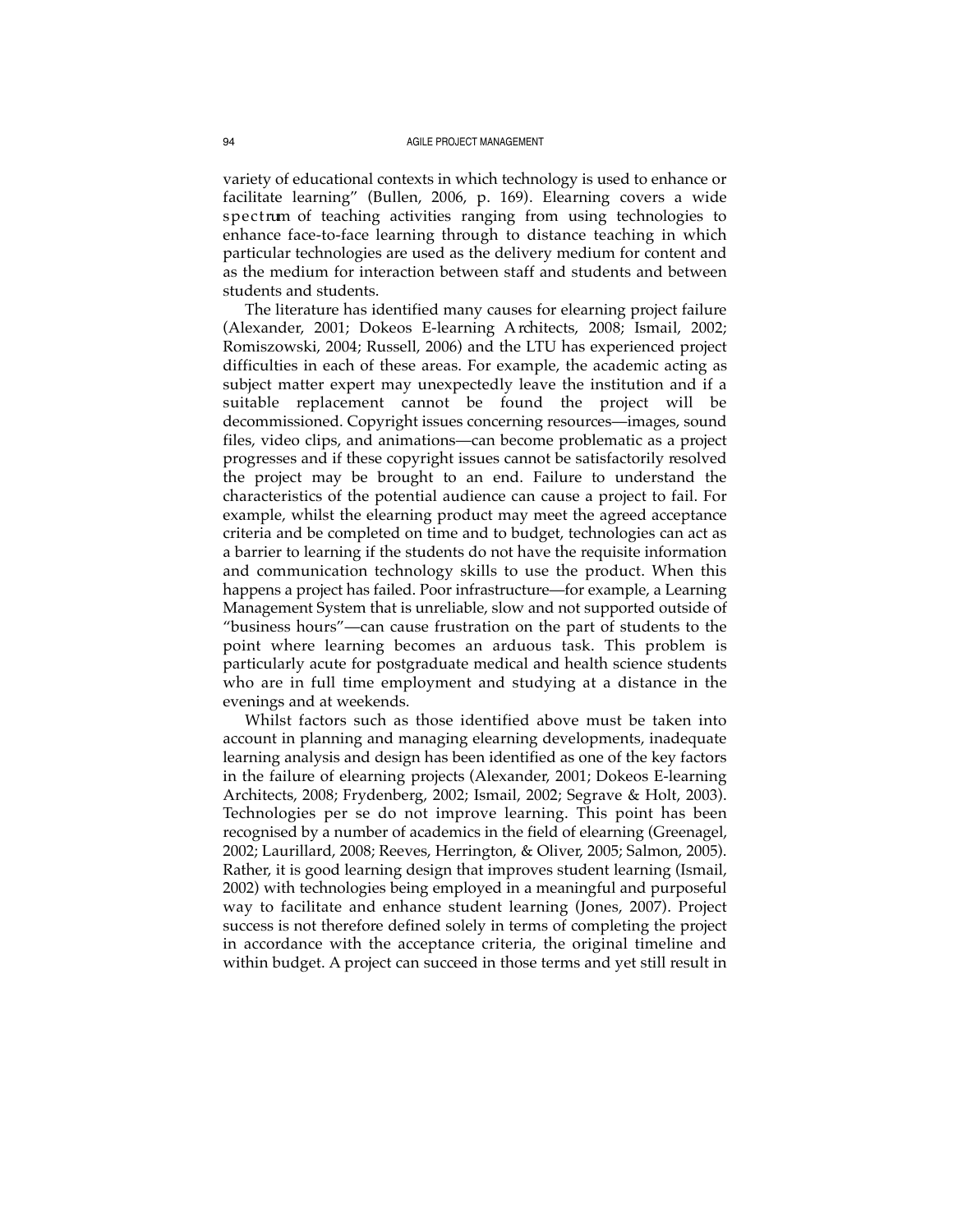elearning developments that fail in terms of enhancing and/or facilitating student learning.

When engaging in an elearning project there is a clear requirement to focus on an initial educational challenge, where changes to particular teaching methods and/or changes to the mode of delivery are based on research and pedagogically driven, with the ultimate aim of facilitating and/or enhancing student learning (Alexander, 2001; Gunn, Woodgate, & O'Grady, 2005; Hughes & Hay, 2002; Laurillard, 2008; McLoughlin & Luca, 2001; Reeves, 2000; Reeves et al., 2005; Segrave & Holt, 2003). At a project level this means that the focus must be on research informed learning design. Technologies have to take second place to pedagogy with any particular technology being employed only if it facilitates/enhances learning. If this occurs then good management can lead to good learning (Pasian & Woodill, 2006).

#### Project Management

It would be disingenuous to suggest that we employ the project management processes detailed below in a rigid fashion across all of our projects. Rather, the processes function as a conceptual model for practice with the LTU Director and LTU staff employing the project management processes in whole or in part on a per project basis. This "agile" approach (Russell, 2006) to project management is necessary because the nature of a university culture militates against being able to strictly employ the required processes on all projects. We understand a culture to consist of a set of shared beliefs and values that define the norms for behaviour (Mingail, 2005). The culture of a university is essentially collegial, with academics valuing their autonomy and academic freedom (Bullen, 2006; Morgan & Roberts, 2002). Project management is a controlled and directed process with the potential to cause conflict and resistance in a collegial environment. This means that there will be cases in which, no matter how hard we try, it is simply not possible to effectively implement each project management process. However, teaching is one of the core functions of a university and employing project management processes in a way that emphasises research-informed pedagogical improvement, goes some way towards alleviating the potential conflict between managerial control and a collegial culture. We will discuss this issue further in describing our project management processes.

### Getting It Right

The development of our project management processes has gone through two distinct phases. The initial processes—developed by the LTU Director in conjunction with LTU staff—were developed and refined over a period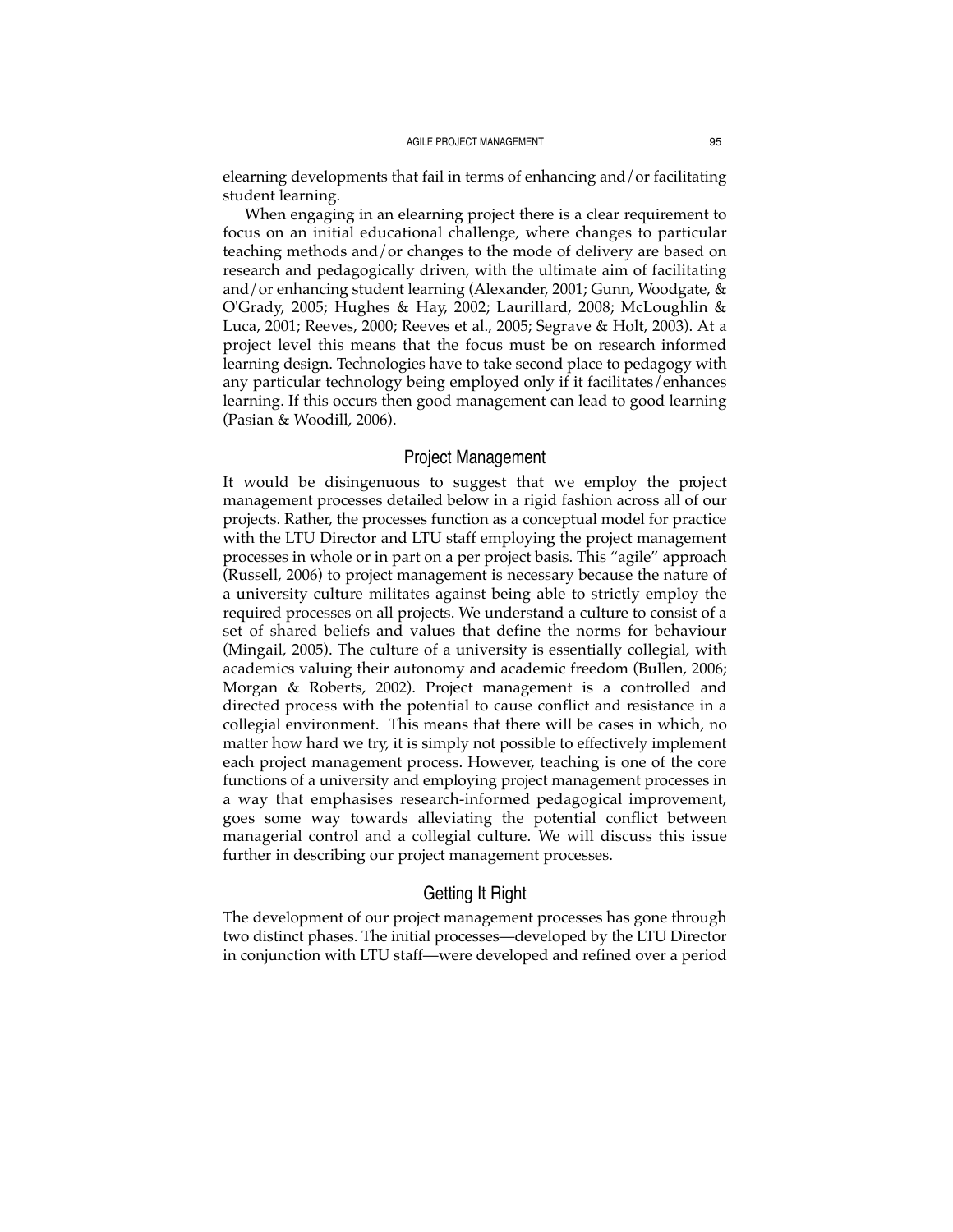of two years on the basis of "hands on" project experience. These processes still form the core of the project management processes at the LTU. It has been claimed that successful project management is 80% tactics—what one learns on the job—and just 20% technique—what one learns from books or courses (Romiszowski, 2004). Our own experience accords with this judgement since our initial processes were enhanced with reference to the PRINCE2 project management methodology (Office of Government Commerce, 2006, 2009b) recommended by the Joint Information Systems Committee (JISC) in the United Kingdom (JISC, 2009).

If we modify the PRINCE2 definition of a business project (Office of Government Commerce, 2006, p. 7) then an elearning project can be understood as a management environment that is created for the purposes of delivering one or more educational products according to an educational case. PRINCE2 is a process-based approach to project management with the processes defining the management activities to be carried out during the project lifecycle. Each process has a number of subprocesses that are again used, more or less extensively, contingent on the size of the project. In this article we will be making reference only to those processes that we use to manage projects at the LTU. Access to the PRINCE2 project management documentation requires purchasing a handbook and/or taking the foundation and practitioner examinations (Office of Government Commerce, 2009c). However, readers who are interested in the project management methodology can access the Office of Government Commerce online "delivery toolkit", which includes a section on Project Management that draws on the PRINCE2 methodology (Office of Government Commerce, 2009a) with the documentation and templates section providing some key PRINCE2 project documents (Office of Government Commerce, 2009a).

### Tactics and Technique

#### *Project Start Up*

The LTU runs an elearning project round once a year. The project round consists of academics submitting an Expression of Interest for an elearning project. The Expression of Interest Document—created in praxis and not revised in terms of formal project management methodology—is the LTU equivalent of a Project Mandate document which "defines in high-level terms the reason for the project and what product is required" (Office of Government Commerce, 2006, p. 13). The Expression of Interest is a core requirement of the project start up process, the function of which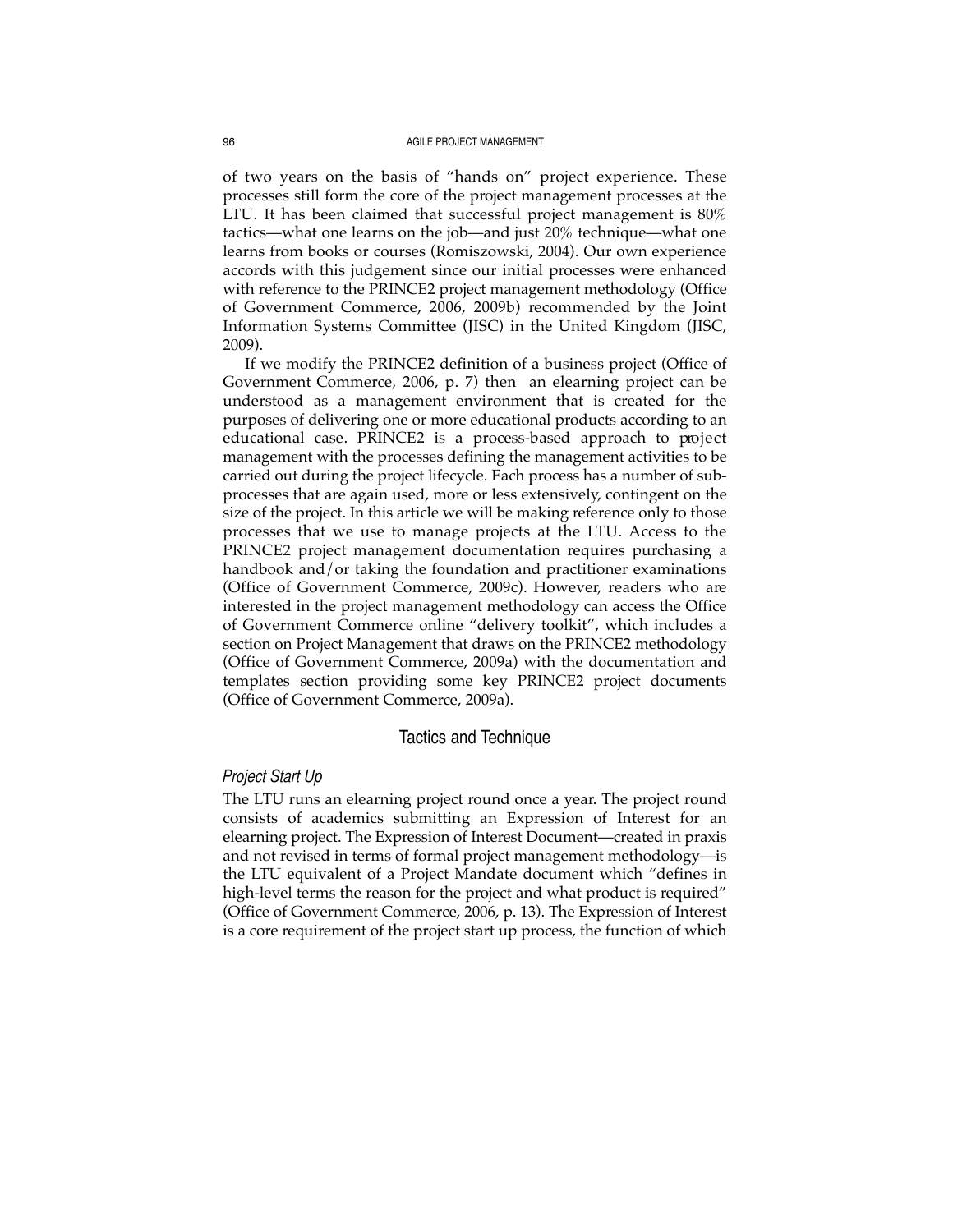is to determine whether the project is "worthwhile" (Office of Government Commerce, 2006, pp. 25-45).

In order to ensure that submitted projects are potentially "worthwhile" academics are required to complete the Expression of Interest Document in terms of the following form fields:

- project goal;
- project rationale;
- staff who will contribute to course development;
- whether the course is university approved;
- completion date for development work;
- current course format and mode(s) of delivery;
- new provisions required;
- available budget;
- frequency of updates for the completed development;
- staff available to carry out the updates; and
- Head of School approval.

The requirement to detail the project goal and project rationale are particularly important as we require a clear reason for starting the project and a clear statement concerning what the final product will look like. The Expression of Interest document is on the LTU website http://www.fmhs.auckland.ac.nz/faculty/ltu/submitproj.aspx—and can be downloaded.

Expressions of interest are assessed against the criteria implicit in the form fields. We also consider projects in terms the university's strategic direction, Faculty strategic direction and School strategic direction to ensure that the project fits within broader School and Faculty teaching and learning strategies. We know that academics are busy and for that reason we do not require them to detail their projects with reference to strategic "fit". However, the email announcing the project round makes academics aware that strategic "fit" will be taken into account in judging their project proposals. Projects are prioritised by the LTU Director and discussed with the Associate Dean Education. Successful applicants are then informed that the LTU has accepted their initial elearning project proposal. This occurs within one month of receiving the Expressions of Interest, so that we lead by example in responding promptly to academic submissions. Prioritisation of the Expressions of Interest marks the end of our project start up process.

# *Project Initiation*

Stage two in the project management process is the project initiation stage (Office of Government Commerce, 2006, pp. 47-68). The purpose of this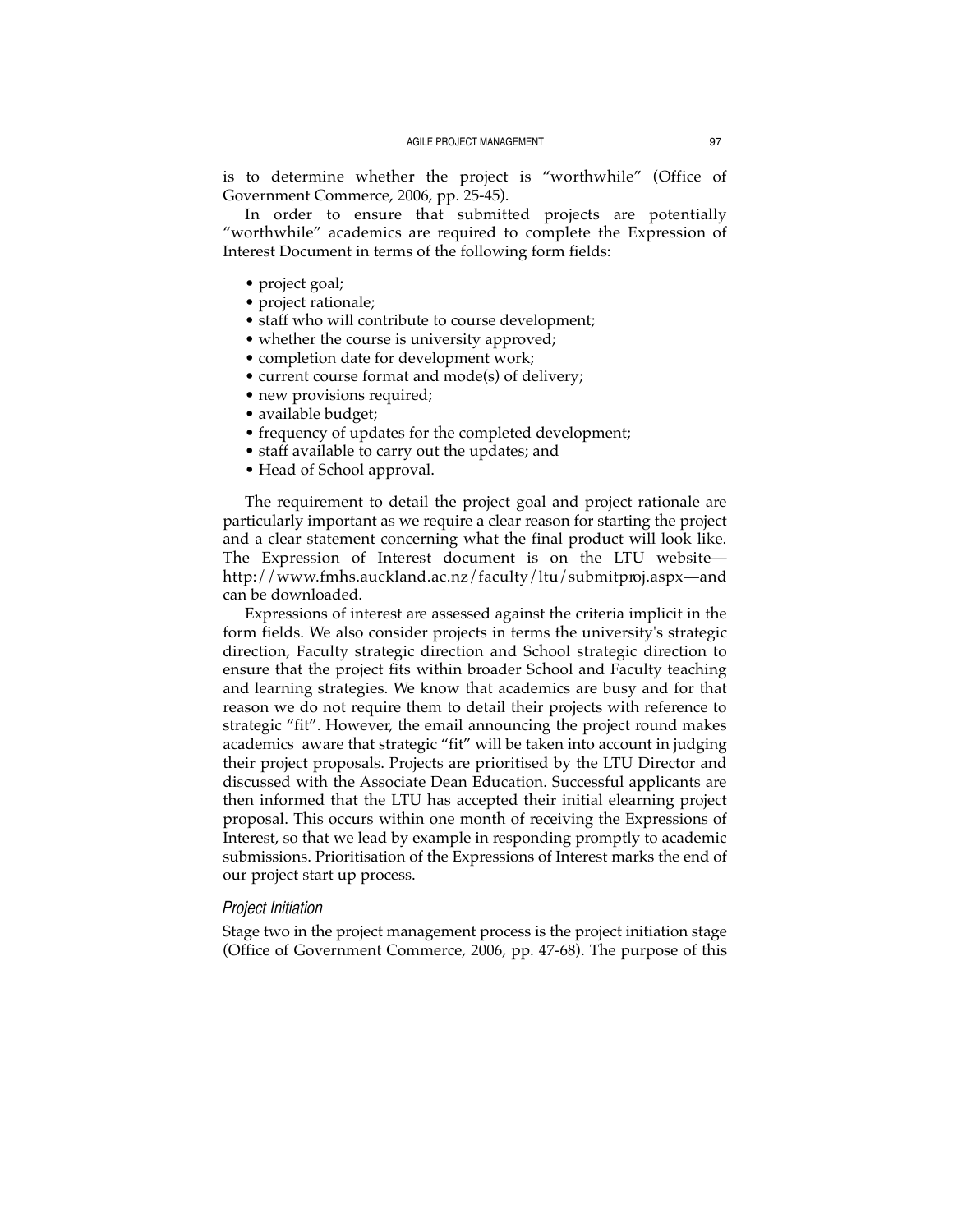stage is to define in more detail what the project is intended to achieve, why it is needed, how the outcome will be achieved and the levels of responsibility within the project for the various stakeholders. We achieve these aims through completing our Needs Analysis Document which, like the Expression of Interest Document, was developed in praxis and not altered in terms of PRINCE2 project management methodology. The Needs Analysis Document is the functional equivalent of a Project Initiation Document which is, "a logical document that brings together the key information needed to start the project on a sound basis" (Office of Government Commerce, 2006, p. 336). The Needs Analysis Document provides the key information for the project including the what, why, who, when and how of the project; this document is a key output of the project initiation process (Office of Government Commerce, 2006, p. 14). The Needs Analysis document is available on the LTU website http://www.fmhs.auckland.ac.nz/faculty/ltu/submitproj.aspx—and can be downloaded.

The Needs Analysis Document functions to ensure that a course developed for flexible or distance delivery meets a number of key educational principles. For each module or topic in the course the lecturer is asked to provide the following details:

- learning objectives;
- learning task;
- student role and activities;
- the mode of delivery;
- the resources available;
- the tutor support role; and
- the method of assessment and feedback.

In asking for these details we are seeking to ensure that students will be: cognitively engaged in terms of course content; supported and motivated by the presence of a teacher; and socially engaged with one another so that students can inform and be informed by the perspectives of other students (Chickering & Gamson, 1987; Hutchins, 2003).

The main challenge that we face when working with academics on the Needs Analysis Document is that academic customers have often not had any formal training in education (Doherty, 2009; Nunes & McPherson, 2003) with the result that they are not familiar with pedagogical theory or with instructional design principles. This situation is often exacerbated when the academic in question is primarily a clinician with a part-time teaching responsibility within the Faculty. Lack of formal training in education can lead to a situation in which the project is "derailed" because the academic proves to be unable or unwilling to reflect on their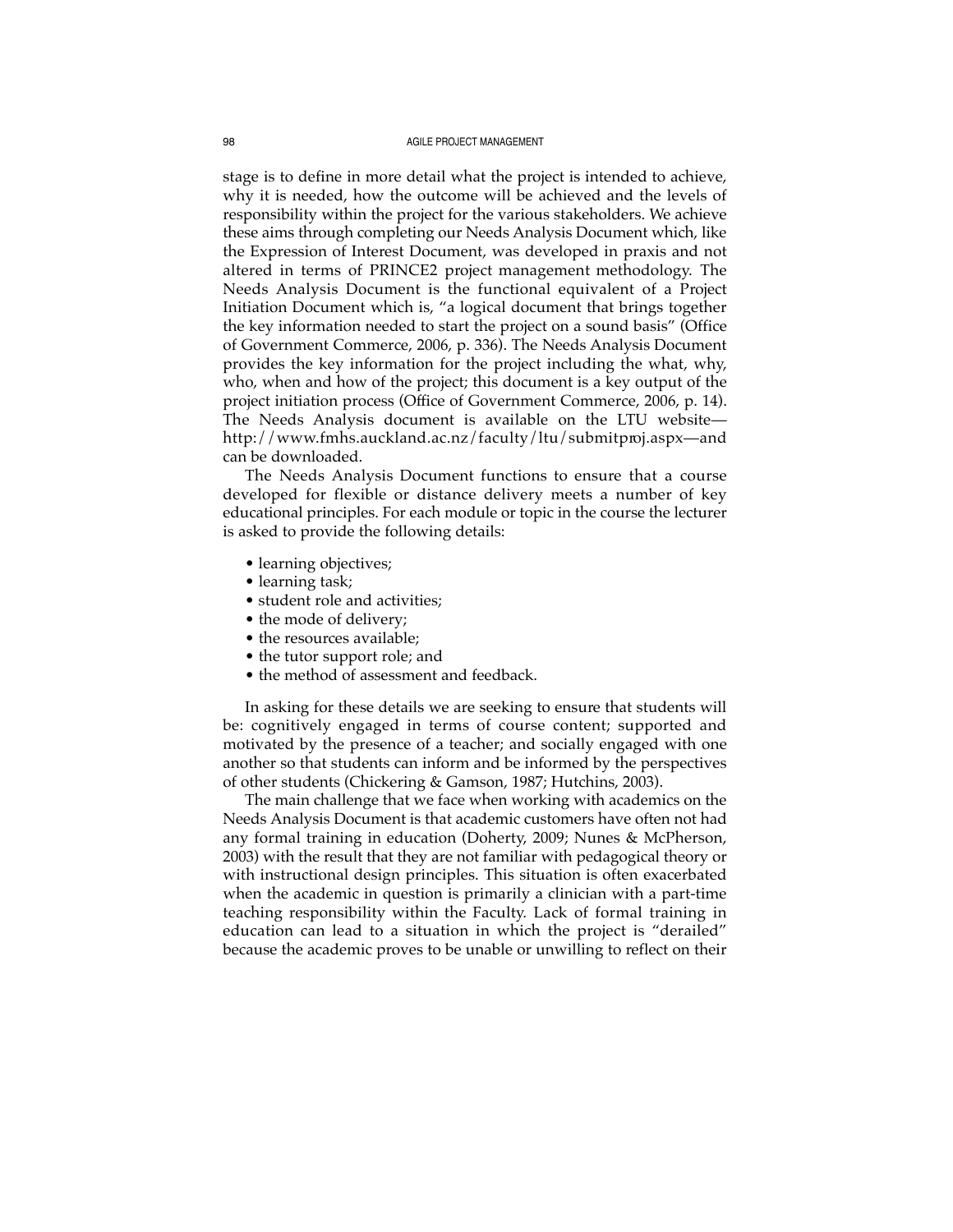own teaching practice and/or because the academic is unable or unwilling to engage with new pedagogies and the professional development required to teach effectively using technologies (Segrave & Holt, 2003).

According to Morgan and Roberts, "Convincing some academics that they should reconsider their philosophical stance as to what constitutes the most valuable learning they can provide for their students can be both threatening and difficult to achieve" (Morgan & Roberts, 2002, p. 5). Our experience has been that relationship building is essential in order to overcome the potential for "friction" and "resistance" (Romiszowski, 2004). There is also a need to understand the factors that militate against academics learning new theories and new skills. There can, for example, be a degree of fear on the part of academics with respect to entering uncharted territory. However, lack of time and lack of incentives also play a part in the degree of commitment shown by the academics. There is, therefore, a need to be "creative" and "subtle" in managing elearning developments (Bullen, 2006, p. 172).

The Needs Analysis Document is particularly effective in helping us to deal with the issues of academics learning new skills and the fact that academics are time poor. The document provides a way to engage academics with theories for good teaching practice, without explicitly stating that this is what we are doing. Additionally the document has been designed so that it can be completed relatively quickly, thereby addressing the issue of a lack of academic time for engaging with new technologies for teaching. This is a key issue. As Goodyear notes, academics are time poor and, "There is no visible demand for complex methodologies, approaches which require substantial revision of existing work practices, or methods which require mastery of complex skills or specialised language" (Goodyear, 2005, p. 82).

Whilst this is a critical project stage in many ways, one of the crucial aspects of a project start up concerns defining the project acceptance criteria. In PRINCE2 terminology the acceptance criteria are constituted by "A definition in measurable terms of the characteristics required of the final product(s) for it/them to be acceptable to the customers and staff who will be affected" (Office of Government Commerce, 2006, p. 269). The Needs Analysis Document serves to define the characteristics or features of the elearning product. However, in terms of assuring the quality of flexible and distance courses, student learning outcomes and student evaluations of the courses that we develop (Kennedy, 2003, p.194) provide the ultimate criteria for judging the success or otherwise of the project. The reason for this is, as we noted above, that a successful project must facilitate and/or enhance student learning.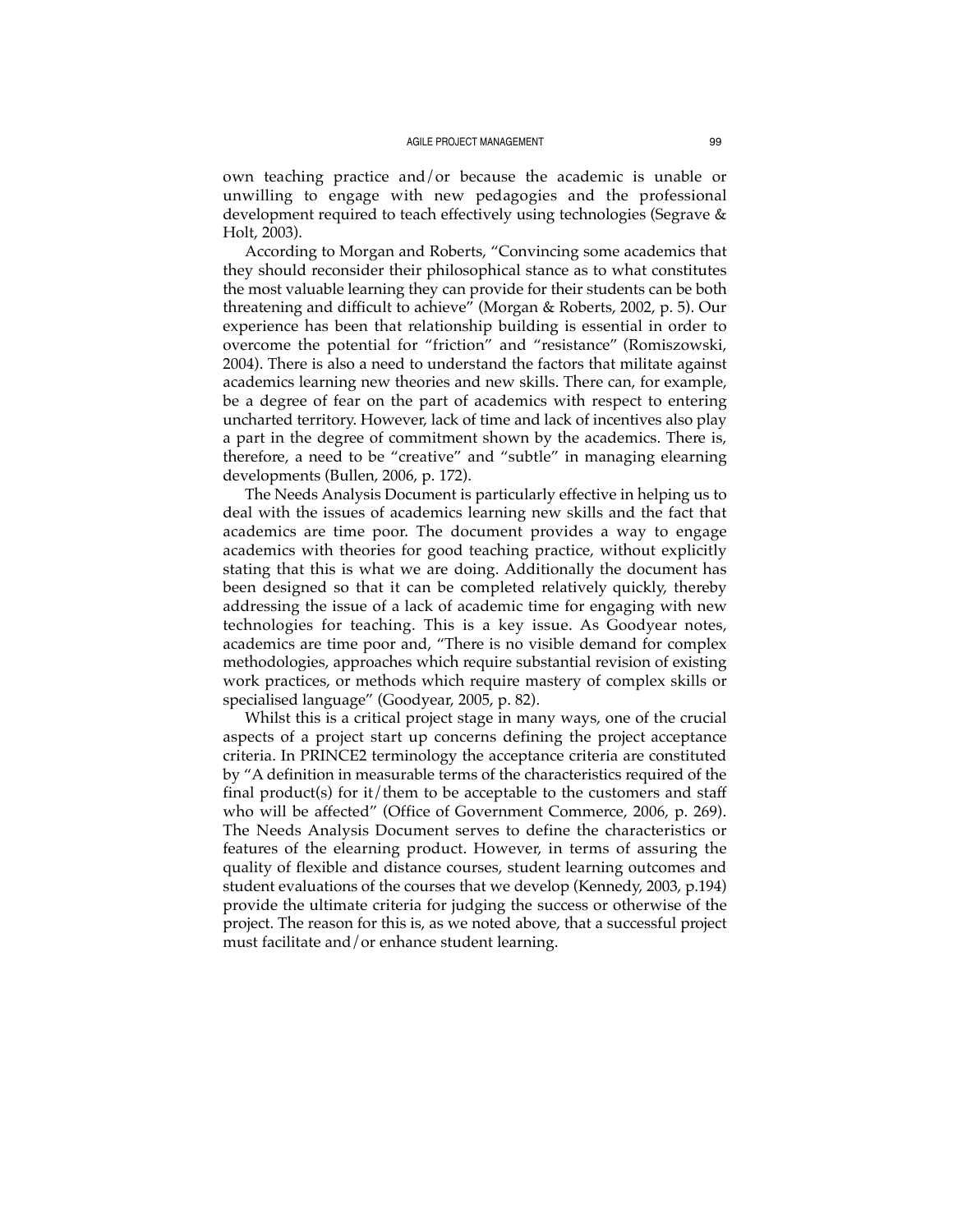# *Directing A Project*

It is not until there is agreement that the Needs Analysis Document has been completed satisfactorily that the decision is made to go ahead with the project. In PRINCE2 terminology this decision falls under the process of directing a project, a process that runs continually from start up to project closure. The decision to commit to the project is taken by the LTU Director in conjunction with the LTU staff member primarily responsible for managing the project; the academic staff member acting as subject matter expert would also be involved in the final decision to go ahead with a project. There have been cases where consultation with other stakeholders - the Head of a School for example - has been necessary before making the final decision to go ahead. This might occur if, for example, the project required funding that was not identified in the Expression of Interest Document. However, these instances are rare and when they have occurred the LTU has generally used contract budget to cover the additional budgetary requirements.

# *Managing Product Delivery*

The actual development of the elearning product falls under the process of Managing Product Delivery. In PRINCE2 the objectives of this process are relatively straightforward and include agreeing on the work to be carried out and getting the work done. The work to be carried out has already been broadly agreed to in the Needs Analysis Document. Getting the work done is a matter of the LTU staff members(s) agreeing to a timeline with milestones, project deliverables and a completion date for the project, so that all stakeholders are aware of their project responsibilities.

Although the next point may seem relatively trivial, the academic year revolves around semesters. Being sensitive to the perspective of academics requires an awareness of this fact as projects are generally required for the beginning of a particular semester. Rather than talking in terms of project completion - terminology that is alien to most academics - we focus on the academic year and drive projects in these terms. This is part of a more generalised strategy to avoid project management terminology in favour of an educational discourse that academics understand. We are also sensitive to the fact that the weeks leading up to the beginning of a semester are a busy time for academics, so we try to ensure that projects are managed in order to minimize demands on academics at this time.

Whilst the "requirements" for the product have been defined in the Needs Analysis Document, the actual process of creating the project invariably leads to revisions in the initial learning design. These changes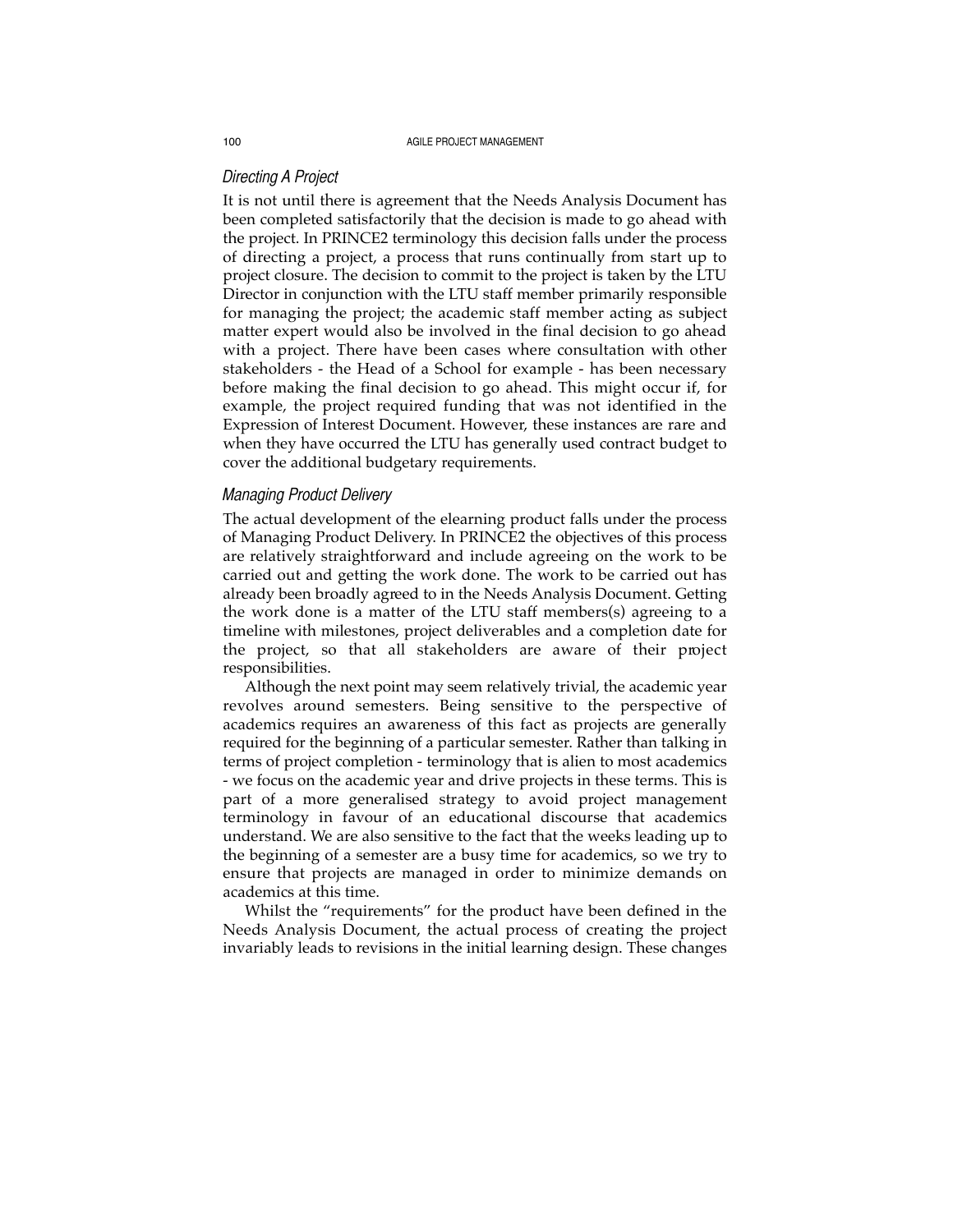are inevitable (Woodill & Pasian, 2006) as academics develop a deeper understanding of the pedagogical goals of the project and the developers come to better understand the perspective of the academics (Campbell, Schwier,  $\&$  Kenny, 2005). Thus, whilst we carry out each of the instructional design phases of Analysis, Design, Development, Implementation and Evaluation - the ADDIE model (Kruse, 2008) - each of these phases has a place in a layers of negotiation instructional design model (Cennamo, Abell, & Chung, 1996). The key feature of the layers of negotiation model is its acknowledgement that at any point in the design process one of the phases may be revisited leading to changes in the other phases.

Since each of our projects involves only one team reporting directly to the Learning Technology Unit Director, managing product delivery is a relatively informal process within the LTU and this process has not been altered in terms of the PRINCE2 processes. The developer(s) provides the LTU Director with ad hoc updates together with formal updates at biweekly staff meetings. The ad hoc updates are important in terms of identifying project issues that need to be dealt with at a managerial level. However, as the LTU director is also experienced with development s of tware and instructional design principles, the ad hoc updating functions to provide another perspective on the practicalities of project development.

Formal project updates are given at staff meetings and these provide the opportunity for all staff to contribute to the project development by offering advice and through agreeing to contribute to the project if a particular issue has arisen. Rather than keeping a formal issues log (Office of Government Commerce, 2006), project issues are noted in the minutes of the meeting and these provide a record of changes to the initial project plan and a record of project issues. We do not keep a formal issue log as our projects are not of a sufficient size to warrant the use of this document.

# *Managing Stage Boundaries*

Use of the PRINCE2 processes has clarified the fact that each of our projects consists of stages that must be controlled. One of the purposes of controlling a stage is to ensure that "the quality is appropriate for the project's needs" (Office of Government Commerce, 2006, p. 98). We are now much clearer about our project stages and the importance of managing each stage to successful completion in order to ensure that we deliver a product of appropriate quality. For example, completion of the Needs Analysis Document constitutes a distinct stage in the project. Creation of the actual product includes a series of stages and appropriate quality assurance must be carried out during these stages.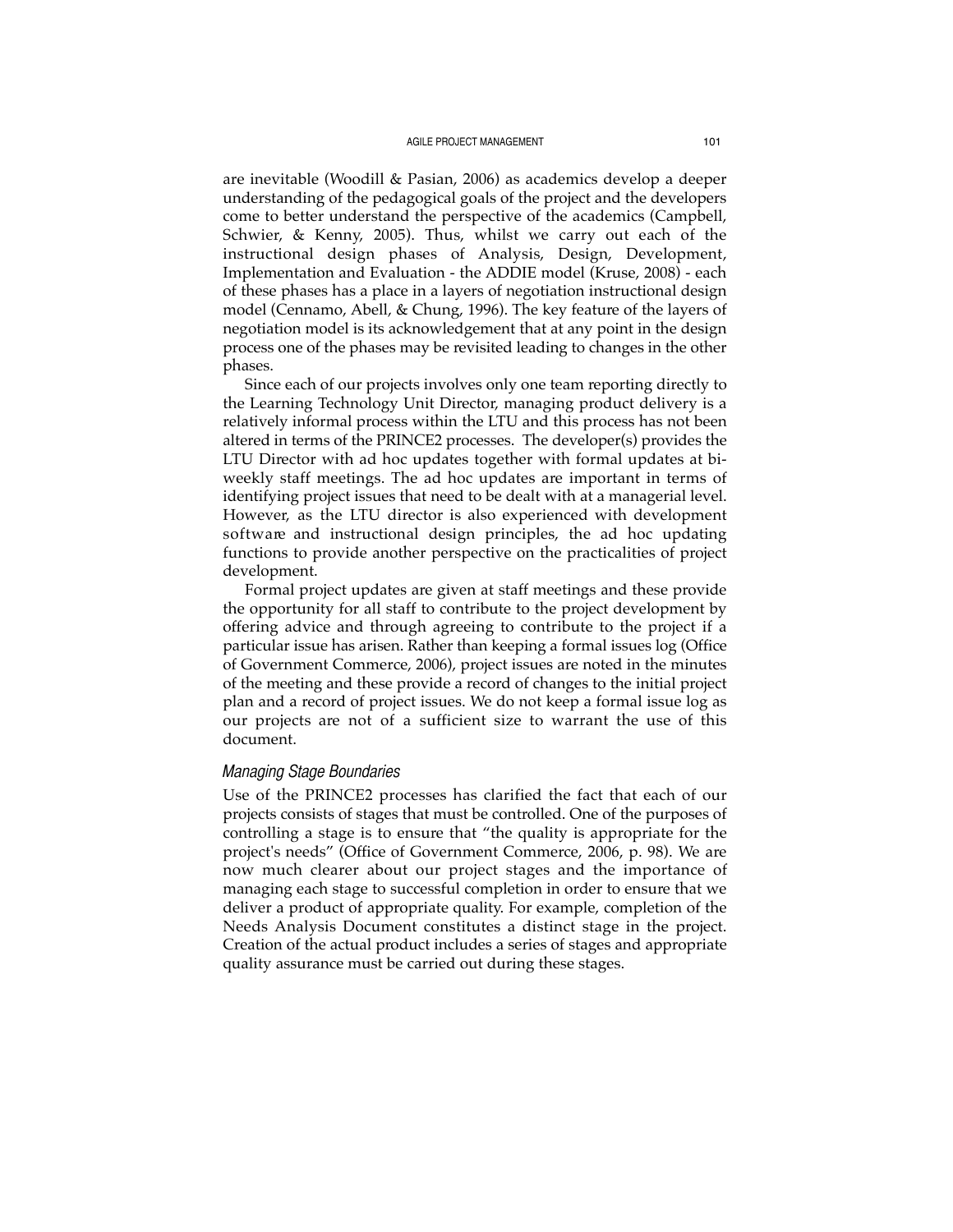As already stated, quality has to do with ensuring that the development meets the acceptance criteria defined in the Needs Analysis Document. At the project stage this assurance comes from following formative evaluation processes. Formative evaluation considers: instructional and conceptual design; technical requirements; and interface and graphic design. (Kennedy, 2003, pp.190-191). Since the end of a stage - or the stage boundary - must be managed effectively to ensure that the product is being developed as defined (Office of Government Commerce, 2006, pp. 14-15) formative evaluation processes provide the means for assuring quality within a stage before moving to the next stage. Ultimately the evaluation of the project occurs as a result of student feedback in post-course questionnaires and this requirement is detailed in the project closeout process.

### *Project Close Out*

Another significant benefit of employing the PRINCE2 methodology has been that we have become much more aware of the need to close the project management loop in terms of whether the initial objectives have been met (Pasian & Woodill, 2006, p. 1). Closing out a project is a distinct process that occurs once the development is finished and handed over to the academic. During the project close out process (Office of Government Commerce, 2006, pp. 153-168) lecturers are asked to complete a project close out document. The purpose of this document is to:

- identify whether a Needs Analysis Document was completed and followed;
- evaluate whether the project progressed in terms of the stated timeline;
- determine whether the project met the acceptance criteria established at the beginning of the project ;
- identify any follow on actions required such as the LTU continuing to provide support for lecturers;
- create a maintenance strategy based on a simple diagnostic including frequency and number of updates, identification of individuals who will carry out the updates and amount of time lecturers have to carry out the updates;
- create a log of lessons learned during the project; and
- complete a review by the lecturer concerning what worked well and what did not work well on the project.

The Project Close Out document is extremely important. However, it is not always easy to get the academics to complete the document. In order to overcome this problem, we point out that the document will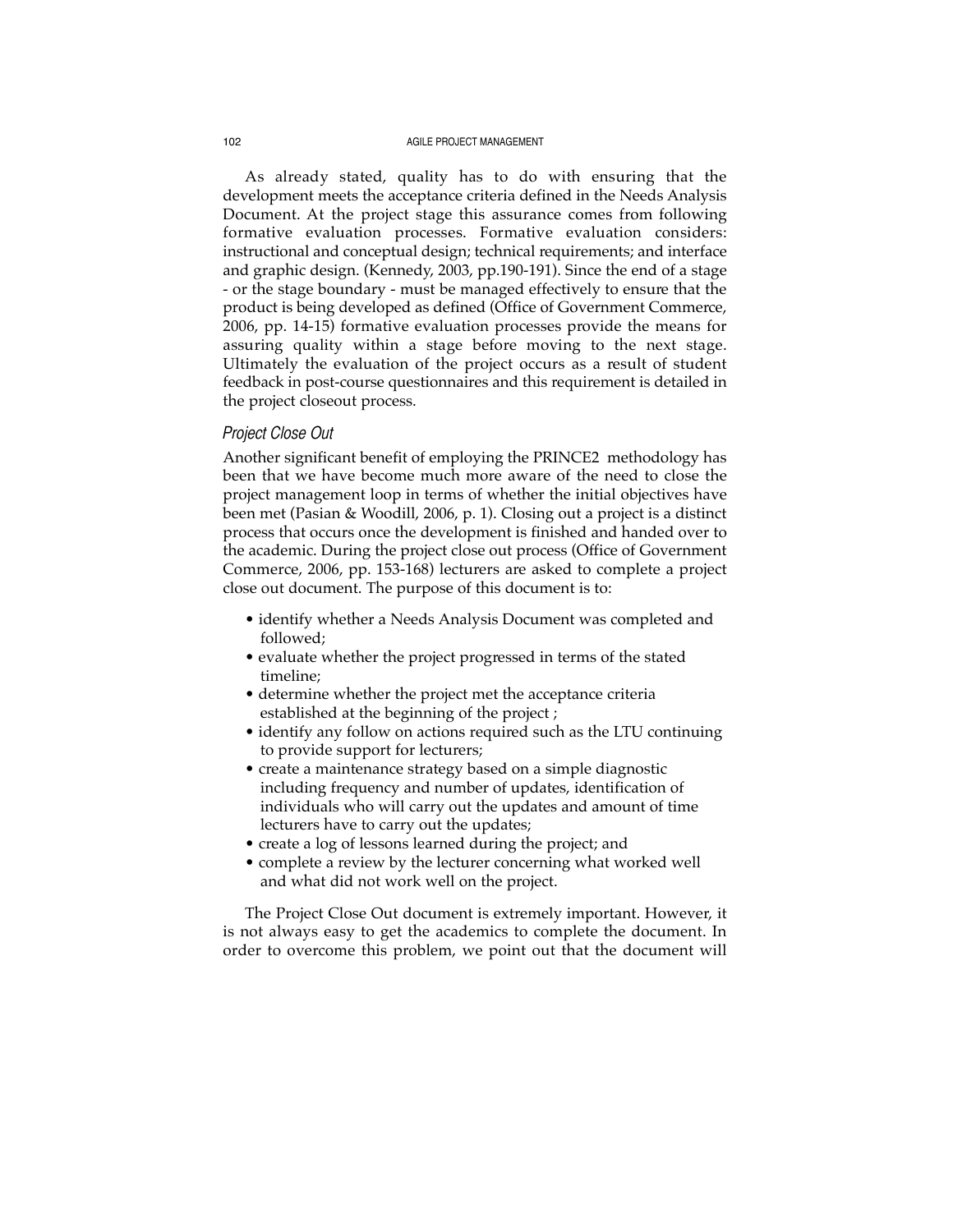constitute evidence of an initiative to improve teaching. In this way the document can constitute a part of the academic's evidence portfolio for the Annual Performance Review (a review process for academics that occurs once a year) and for the purposes of promotion (all academics are required to achieve a satisfactory level in teaching and this requires evidence of reflective teaching practice that leads to improvement in teaching). Thus, whilst "The notion of measurable outcomes and accountability are resisted and academic freedom is the guiding principle" (Bullen, 2006, p. 171), emphasising the value of the project closeout document from an academic perspective serves to mitigate resistance.

The post project review plan falls under the project closeout process. Use of the PRINCE2 methodology has made us aware that we have not always been sufficiently rigorous with the Post Project Review Plan (Office of Government Commerce, 2006, p. 161). This is an omission that we need to address because the Post Project Review Plan identifies:

- the benefit achievements to be measured;
- how the achievements will be measured:
- the pre-delivery situation against which benefits will be measured; and
- who is needed to carry out the measurement.

In educational terms this is the plan that provides for student evaluation of the courses that we have developed where evaluation is concerned with student learning and student satisfaction (Kennedy, 2003, p.196). We are now much more rigorous in this area with a formal plan to evaluate a representative range of courses developed during any project year.

# The Bigger Picture

We have emphasised the need to focus on educational goals at a project management level. However, we are cognisant of the fact that successful elearning projects do not in and of themselves transform the "educational enterprise" (Segrave & Holt, 2003). Transforming the enterprise is ultimately a question of engaging the majority of academics in teaching with technologies in a meaningful and purposeful manner. This raises the question of how educational design professionals might be proactive in their particular field in order to embed technologies for teaching and learning at an institutional level.

Engaging the majority of academics with technologies for teaching requires organizational change (Kotter, 1995; Morgan & Roberts, 2002) that is related to but distinct from the process of managing projects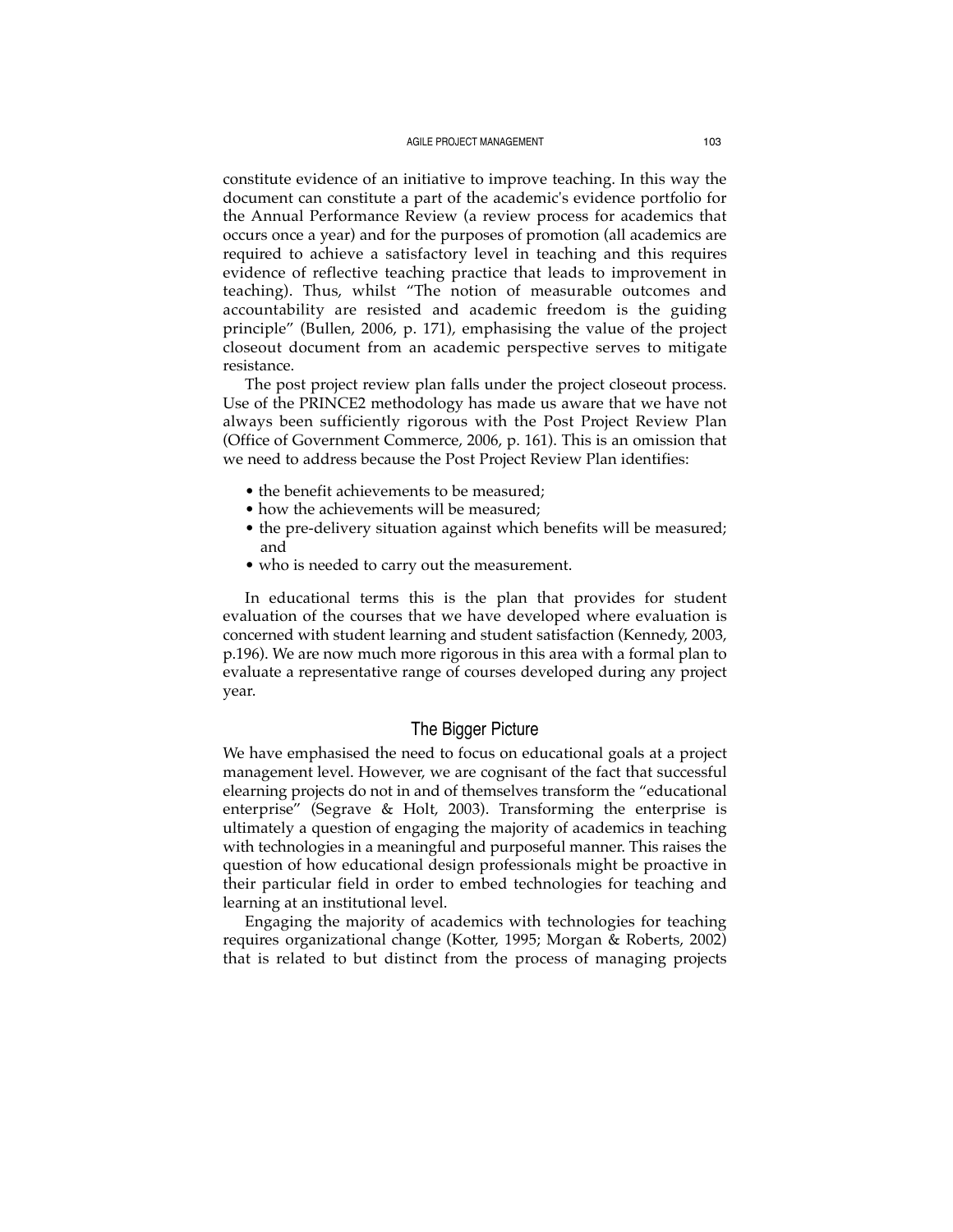(Pasian & Woodill, 2006). The relation is given in the need to manage projects successfully so that the unit responsible for elearning projects establishes a strong reputation for excellence within the Faculty. The distinction is given in the fact that successful completion of individual projects does not in and of itself result in a change in the teaching culture at a Faculty level. This is true even when individual projects evidence a fit with University, Faculty and School strategic aims.

It is not the purpose of this article to discuss organisation change in any detail. However, our current perspective is that there are at least four necessary steps to engaging Faculty as a whole with technologies for teaching. First, an institutional vision for teaching with technologies must be developed. Secondly, a strong guiding coalition is needed to support the vision. Third, the developed vision has to be communicated to the Faculty as a whole. Finally, Faculty have to be empowered to act on the vision (Kotter, 1995). Achieving these goals requires strategic and operational planning that involves stakeholders from all levels of management and teaching within the Faculty. The Director of the LTU is currently carrying out the requisite planning through chairing a Faculty Reference Group charged with determining how to increase staff capacity for teaching with technologies.

# **Conclusions**

At the LTU we try to act on the maxim that we are only as good as our last project. This means that we strive always and at all times to provide the best service possible. It would be fair to say that current LTU activity particularly involvement with the Faculty elearning Reference Group - is characterised by significant engagement with senior members of Faculty, academics from across from the Faculty and external stakeholders. Whilst there are a number of reasons why the LTU can engage with the Faculty at this level, our track record of providing an exemplary service has established a reputation for our unit that makes this level of engagement possible. Our project management processes have played a key role in establishing this solid track record.

#### References

- Alexander, S. (2001). E-learning developments and experiences. *Education and Training, 43*(4/5), 240–248.
- Asmar, C. (2002). Strategies to enhance learning and teaching in a research intensive university. *International Journal for Academic Development, 7*(1), 18-29.

Bullen, M. (2006). When worlds collide: Project management and the collegial culture. In B. L. Pasian & G. Woodill (Eds.), *Plan to learn: Case studies in elearning project management.* Dartmouth, Nova Scotia: Canadian eLearning Enterprise Alliance.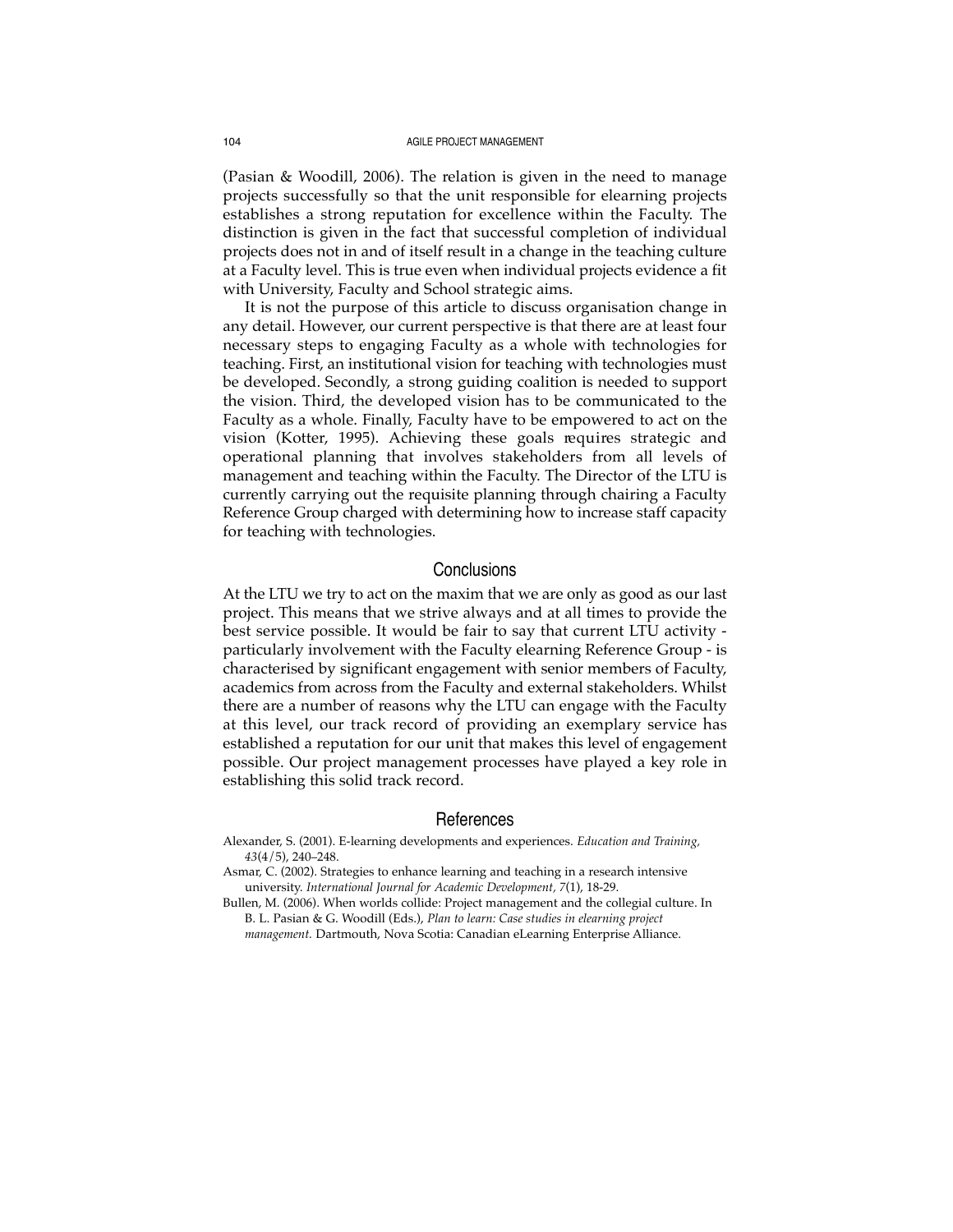- Campbell, K., Schwier, R. A., & Kenny, R. F. (2005). Agency of the instructional designer: Moral coherence and transformative social practice. *Australasian Journal of Educational Technology, 21*(2), 242-262.
- Cennamo, K. S., Abell, S. K., & Chung, M. L. (1996, July/August). A layers of negotiation model for designing constructivist learning materials. *Educational Technology,* 39-48.
- Chickering, A. W., & Gamson, Z. F. (1987). Seven principles of good practice in undergraduate education. *American Association for Higher Education Bulletin, 39*(7), 3-7.
- Doherty, I. (2009). Faculty transformation: Three forms of inquiry to increase staff capability for teaching with technologies. *Transformative Dialogues: Teaching and Learning Journal, 2*(3). Retrieved 5th June, 2009, from:
- http://kwantlen.ca/TD/TD.2.3/TD.2.3\_Doherty\_Faculty\_Transformation.pdf Dokeos E-learning Architects. (2008). *The Dokeos e-learning project management guide* (pp. 1- 12). Retrieved 5th June, 2009, from:
- http://www.dokeos.com/doc/DokeosElearningProjectManagementGuide.pdf Frydenberg, J. (2002). Quality standards in elearning: A matrix of analysis. *The International*
- *Review of Research in Open and Distance Learning, 3*(2), 1-15.
- Goodyear, P. (2005). Educational design and networked learning: Patterns, pattern languages and design practice. *Australasian Journal of Educational Technology, 21*(1), 82- 101.
- Greenagel, F. L. (2002). *The illusion of e-learning: Why we are missing out on the promise of technology.* Unpublished White Paper. Retrieved, 5th June, 2009 from: http://www.league.org/publication/whitepapers/0802.html
- Gunn, C., Woodgate, S., & O'Grady, W. (2005). Repurposing learning objects: A sustainable alternative? *The Association for Learning Technology Journal, 13*(3), 189-200.
- Hughes, G., & Hay, D. (2002). Use of concept mapping to integrate the different perspectives of designers and other stakeholders in the development of e-learning materials. *British Journal of Educational Technology, 32*(5), 557-569.
- Hutchins, H. (2003). Instructional immediacy and the seven principles: Strategies for facilitating online courses. *Online Journal of Distance Learning Administration, 6*(3). Retrieved 5th June, 2009, from:
- http://www.westga.edu/~distance/ojdla/fall63/hutchins63.html Ismail, J. (2002). The design of an e-learning system: Beyond the hype. *The Internet and Higher Education, 4*(3-4), 329-336.
- JISC. (2009). Project planning: Project management. Retrieved 2nd February, 2009, from: http://www.jisc.ac.uk/fundingopportunities/projectmanagement/planning/manage ment.aspx
- Jones, P. (2007). When a wiki is the way: Exploring the use of a wiki in a constructively aligned learning design. *Proceedings from the 24th Annual Conference of the Australasian Society for Computers in Learning in Tertiary Education, ICT: Providing Choices for Learners and Learning.* Singapore: Centre for Educational Development, Nanyang Technological University.
- Kennedy, G. (2003). An institutional approach to the evaluation of educational technology. *Education Media International, 40*(3-4), 187-199.
- Kotter, J. P. (1995, March/April). Why transformation efforts fail. *Harvard Business Review,* (61), 59-67.
- Kruse, K. (2008). *Introduction to instructional design and the ADDIE model*. Retrieved 19th May, 2008, from: http://www.e-learningguru.com/articles/art2\_1.htm
- Laurillard, D. (2008). The teacher as action researcher: Using technology to capture pedagogic form. *Studies in Higher Education, 33*(2), 139-154.